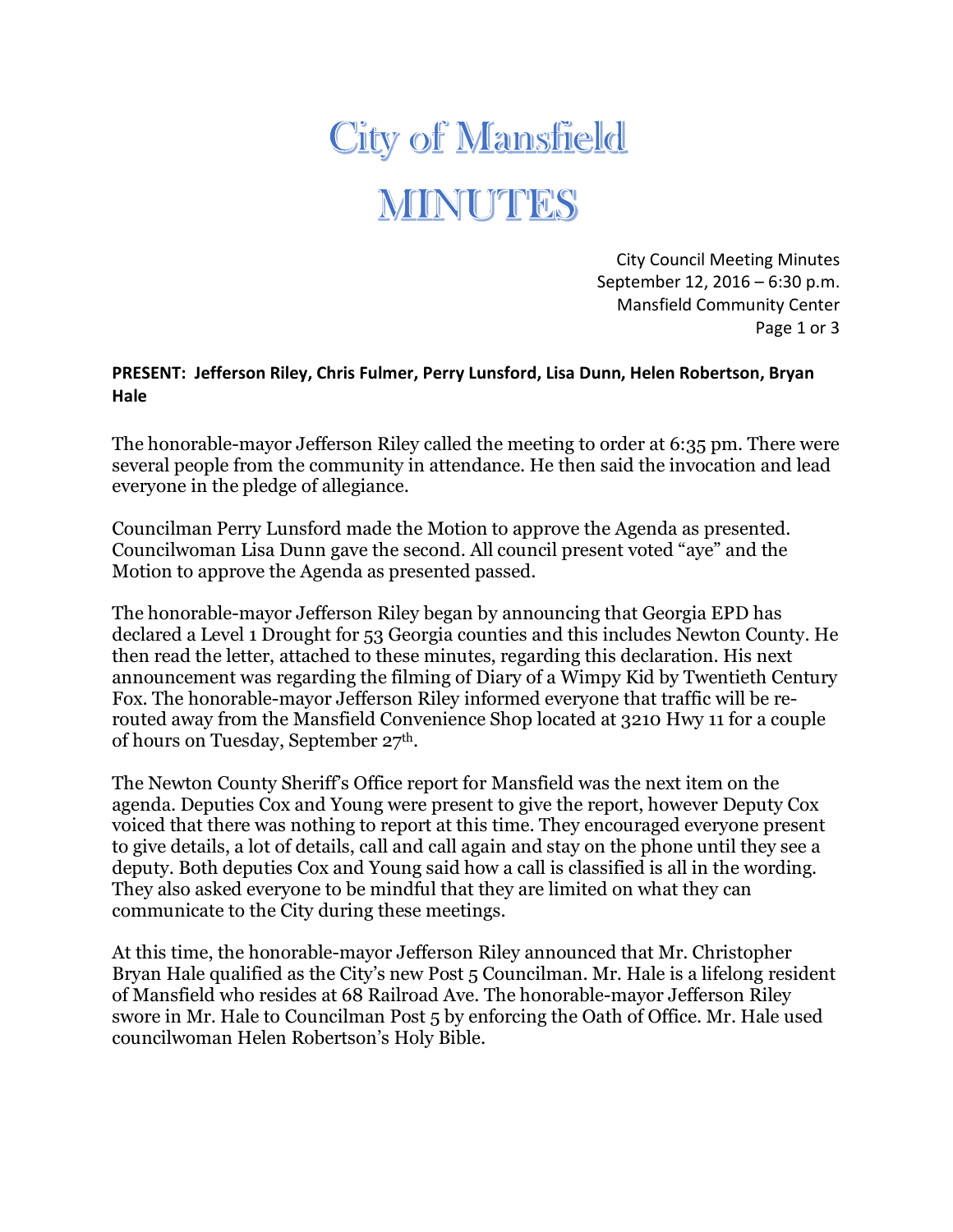City Council Meeting Minutes September 12, 2016 – 6:30 p.m. Mansfield Community Center Page 2 or 3

Councilman Perry Lunsford made the Motion to approve the August 2016 Council Meeting Minutes and councilwoman Helen Robertson gave the Second. All council present voted "aye" and the Motion to approve the August 2016 Council Meeting Minutes was approved.

New Business items a. and b. were considered together for a Motion. There were 5 qualified bids received for paving the City's right-of-way section on First Avenue along the Harris building. They were as follows: Designed Installations \$16,495.00, Southland Paving Co LLC \$18,200.00, A&C Southern Enterprise LLC \$19,577.00, Cecil Key Paving Inc \$26,786.70, and MHB Paving Inc \$44,790.80. In addition, there were 3 qualified bids for the Center Line and Edge Line Striping of Hwy 213 w/2 Crosswalks at the Hwy 11 intersection. They were as follows: Designed Installations \$5,450.00, A&C Southern Enterprise LLC \$8,229.00, and Cecil Key Paving Inc \$8,985.00. After a brief discussion, councilman Perry Lunsford made the Motion to accept both bids from Designed Installations as qualified low bidder. The honorable-mayor-pro-tem Chris Fulmer gave the Second. Having no further discussion, all council present voted "aye". The Motion to award both projects to Designed Installations passed.

The next New Business item were letters addressed to the City from Mr. Wayne Blackwell, owner of Blackwell's Grocery located at 2 Railroad Avenue and Mr. Ken Anderson, owner of Rooster's Drive Inn Ltd located at 3069 Hwy 11. These letters are attached to these Minutes. The letters were passed to the Mayor and Council to read. Both letters asked the Council to consider allowing the sale of beer and wine by the drink and package sales within the City limits of Mansfield.

The honorable-mayor Jefferson Riley reminded everyone that a Beer & Wine Ordinance can be adopted without a referendum by Council. He also indicated that the draft Beer & Wine Ordinance for consideration on this agenda is very close to our neighboring Town of Newborn. He then asked the Council if they had read the draft Ordinance. Councilman Perry Lunsford responded that he had read the Ordinance and responded that it was very comprehensive. He considered it a good draft. The honorable-mayorpro-tem Chris Fulmer responded that he had not read all the ordinance at this time but what he had read so far was also quite comprehensive. Councilman Perry Lunsford made the Motion to adopt the proposed draft Beer & Wine Ordinance and Councilwoman Lisa Dunn gave the Second. The honorable-mayor Jefferson Riley asked for further discussion. Councilman Perry Lunsford said the Ordinance included a lot of protections for the City. Councilwoman Helen Robertson stated that she hoped the citizens could have voted for the ordinance.